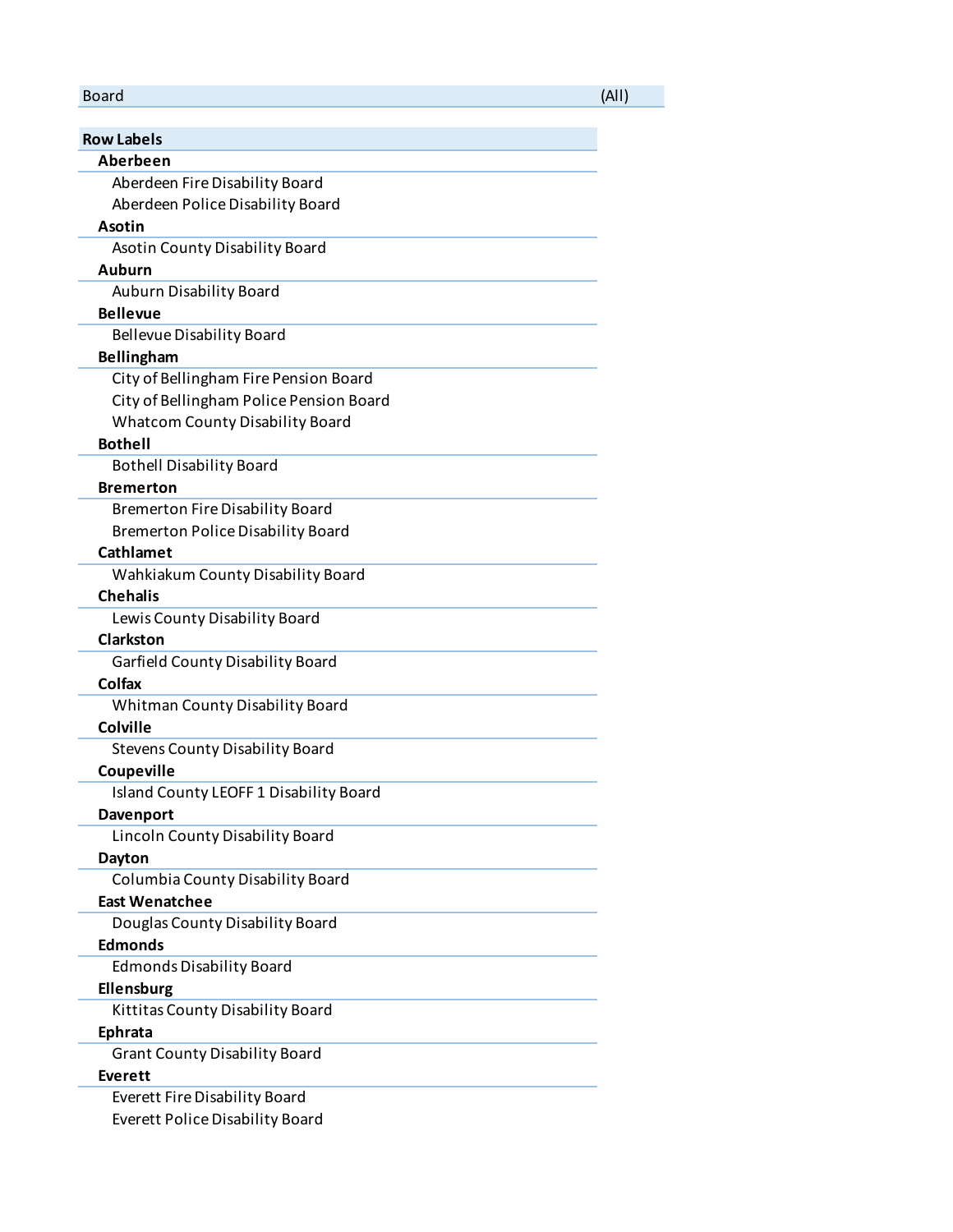|                     | Snohomish County Disability Board                                 |
|---------------------|-------------------------------------------------------------------|
|                     | <b>Friday Harbor</b>                                              |
|                     | San Juan County Disability Board                                  |
| Goldendale          |                                                                   |
|                     | Klickitat County Disability Board                                 |
| Kelso               |                                                                   |
|                     | Cowlitz County Disability Board                                   |
| <b>Kennewick</b>    |                                                                   |
|                     | <b>Benton County Disability Board</b>                             |
|                     | Kennewick Disability Board                                        |
|                     | Richland Fire Disability Board                                    |
| Kent                |                                                                   |
|                     | Kent Disability Board                                             |
| <b>Kirkland</b>     |                                                                   |
|                     | Kirkland Disability Board                                         |
| Lacey               |                                                                   |
|                     | Lacey Disability Board                                            |
| Longview            |                                                                   |
|                     | Longview Disability Board                                         |
| Lynnwood            |                                                                   |
|                     | Lynnwood Disability Board                                         |
|                     | <b>Mercer Island</b>                                              |
|                     | Mercer Island Disability Board                                    |
| Montesano           |                                                                   |
|                     | Grays Harbor County Disability Board                              |
| <b>Moses Lake</b>   |                                                                   |
|                     | Moses Lake Disability Board                                       |
|                     | <b>Mount Vernon</b>                                               |
|                     | Mount Vernon Disability Board                                     |
|                     | <b>Skagit County Disability Board</b><br><b>Mountlake Terrace</b> |
|                     |                                                                   |
| <b>Newport</b>      | Mountlake Terrace Disability Board                                |
|                     | Pend Oreille County Disability Board                              |
| <b>Oak Harbor</b>   |                                                                   |
|                     | Oak Harbor Disability Board                                       |
| <b>Okanogan</b>     |                                                                   |
|                     | Okanogan County Disability Board                                  |
| Olympia             |                                                                   |
|                     | Olympia LEOFF Disability Board                                    |
|                     | Thurston County Disability Board                                  |
| <b>Othello</b>      |                                                                   |
|                     | <b>Adams County Disability Board</b>                              |
| Pasco               |                                                                   |
|                     | Franklin County Disability Board                                  |
|                     | Pasco Disability Board                                            |
| <b>Port Angeles</b> |                                                                   |
|                     | <b>Clallam County Disability Board</b>                            |
|                     |                                                                   |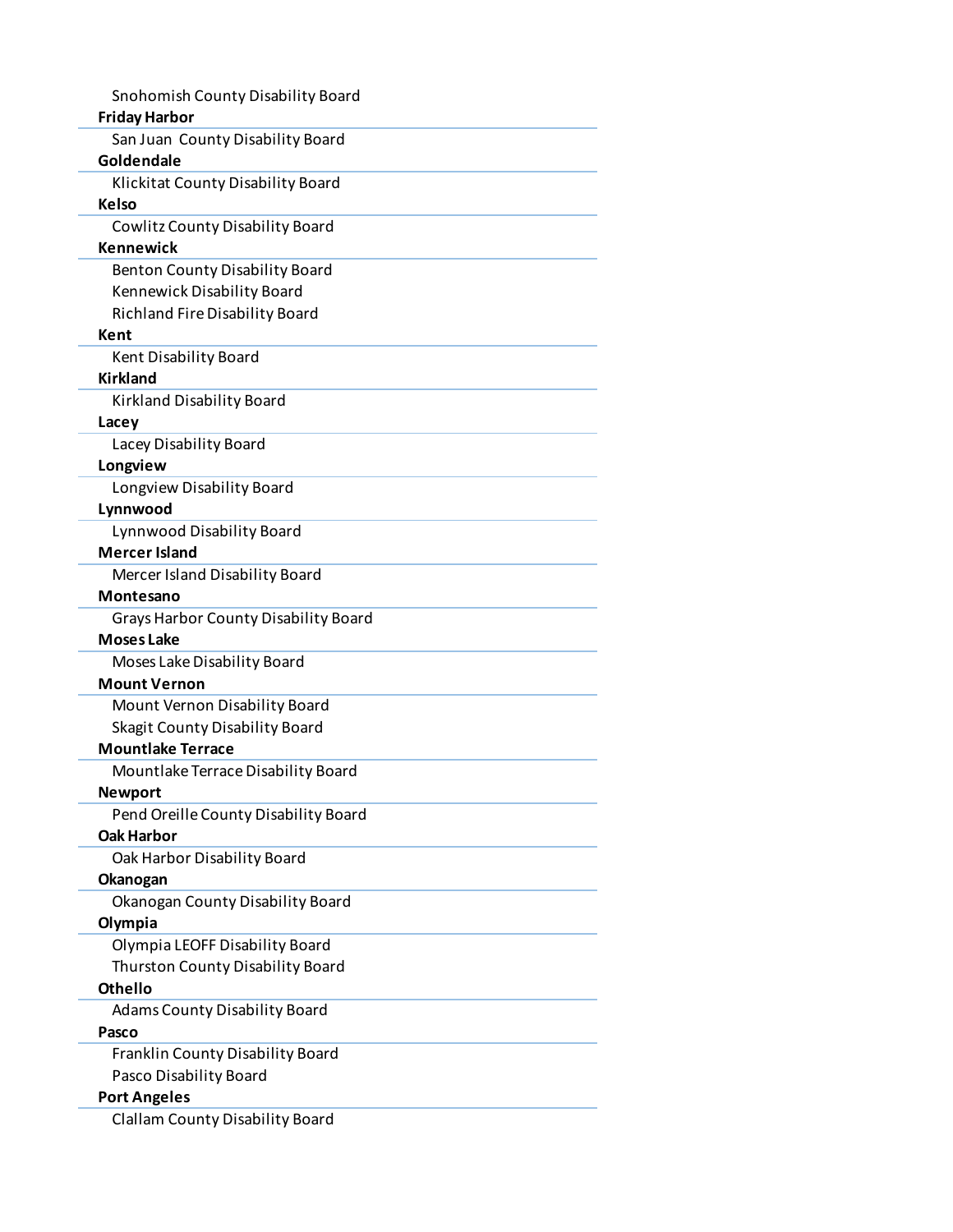| <b>Port Orchard</b>                               |  |
|---------------------------------------------------|--|
| Kitsap County Disability Board                    |  |
| <b>Port Townsend</b>                              |  |
| Jefferson County Disability Board                 |  |
| Pullman                                           |  |
| <b>Pullman Disability Board</b>                   |  |
| Puyallup                                          |  |
| <b>Puyallup Disability Board</b>                  |  |
| Redmond                                           |  |
| Redmond Disability Board                          |  |
| Renton                                            |  |
| Renton Disability Board                           |  |
| <b>Richland</b>                                   |  |
| <b>Richland Police Disability Board</b>           |  |
| SeaTac                                            |  |
| SeaTac Disability Board                           |  |
| <b>Seattle</b>                                    |  |
| King County Disability Board                      |  |
| Seattle Firefighter's Pension Board               |  |
| Seattle Police Disability Board                   |  |
| <b>Shelton</b>                                    |  |
| Mason County Disability Board                     |  |
| <b>South Bend</b>                                 |  |
| Pacific County Disability Board                   |  |
| Spokane                                           |  |
| Spokane Fire Disability Board                     |  |
| Spokane International Airport                     |  |
| Spokane Police Disability Board                   |  |
| Spokane                                           |  |
| Spokane County Disability Board<br>Stevenson      |  |
|                                                   |  |
| Skamania County Disability Board<br><b>Tacoma</b> |  |
| Pierce County Disability Board                    |  |
| Tacoma Fire Disability Board                      |  |
| Tacoma Police Disability Board                    |  |
| Vancouver                                         |  |
| <b>Clark County Disability Board</b>              |  |
| Vancouver Fire Disability Board                   |  |
| Vancouver Police Disability Board                 |  |
| Walla Walla                                       |  |
| Walla Walla County Disability Board               |  |
| Walla Walla Disability Board                      |  |
| Wenatchee                                         |  |
| Chelan County Disability Board                    |  |
| Wenatchee Disability Board                        |  |
| Yakima                                            |  |
| City of Yakima Fire Disability Board              |  |
|                                                   |  |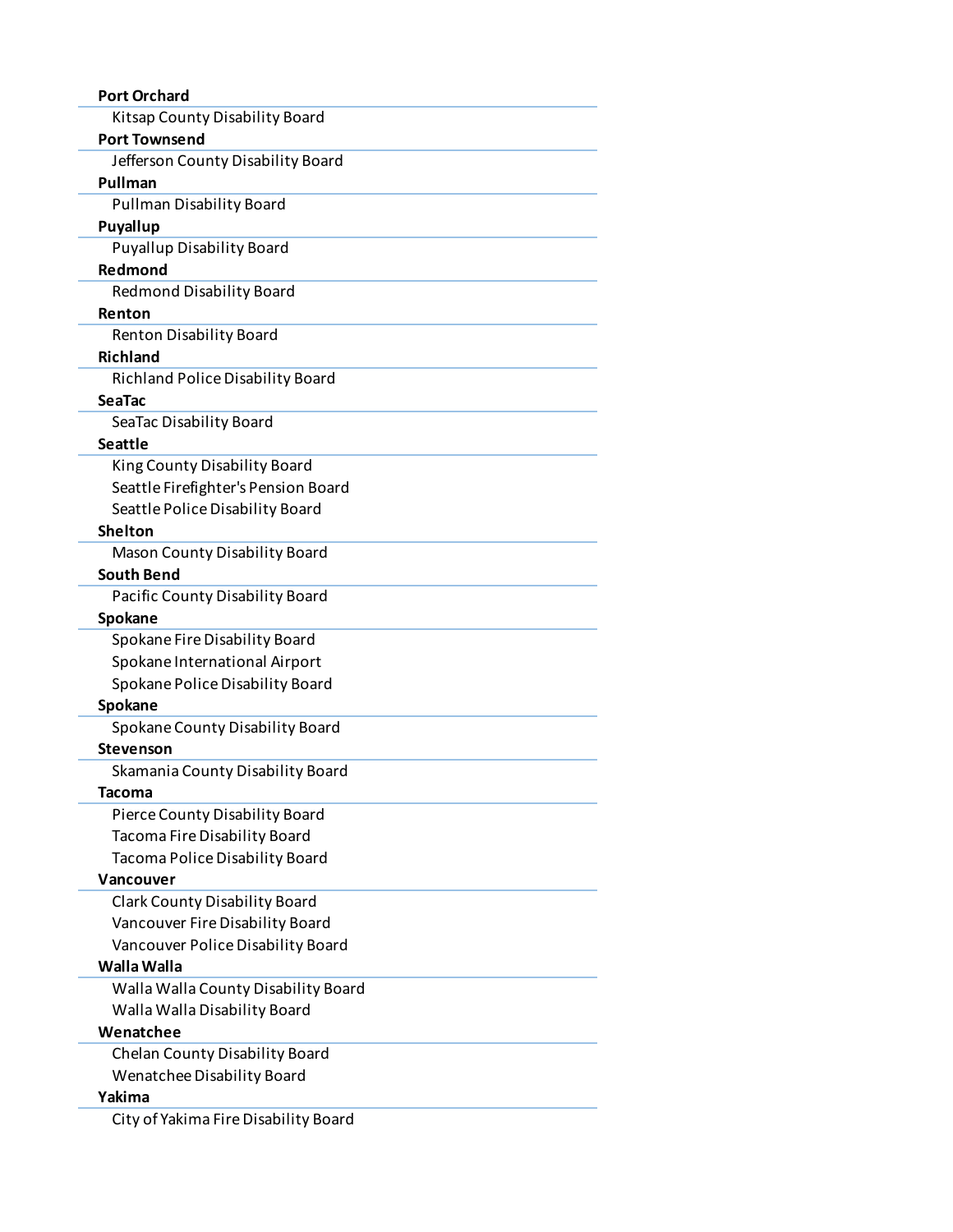City of Yakima Police Disability Board

Yakima County Disability Board

**(blank)**

Ferry County Disability Board C/O Commissioners Office

**Grand Total**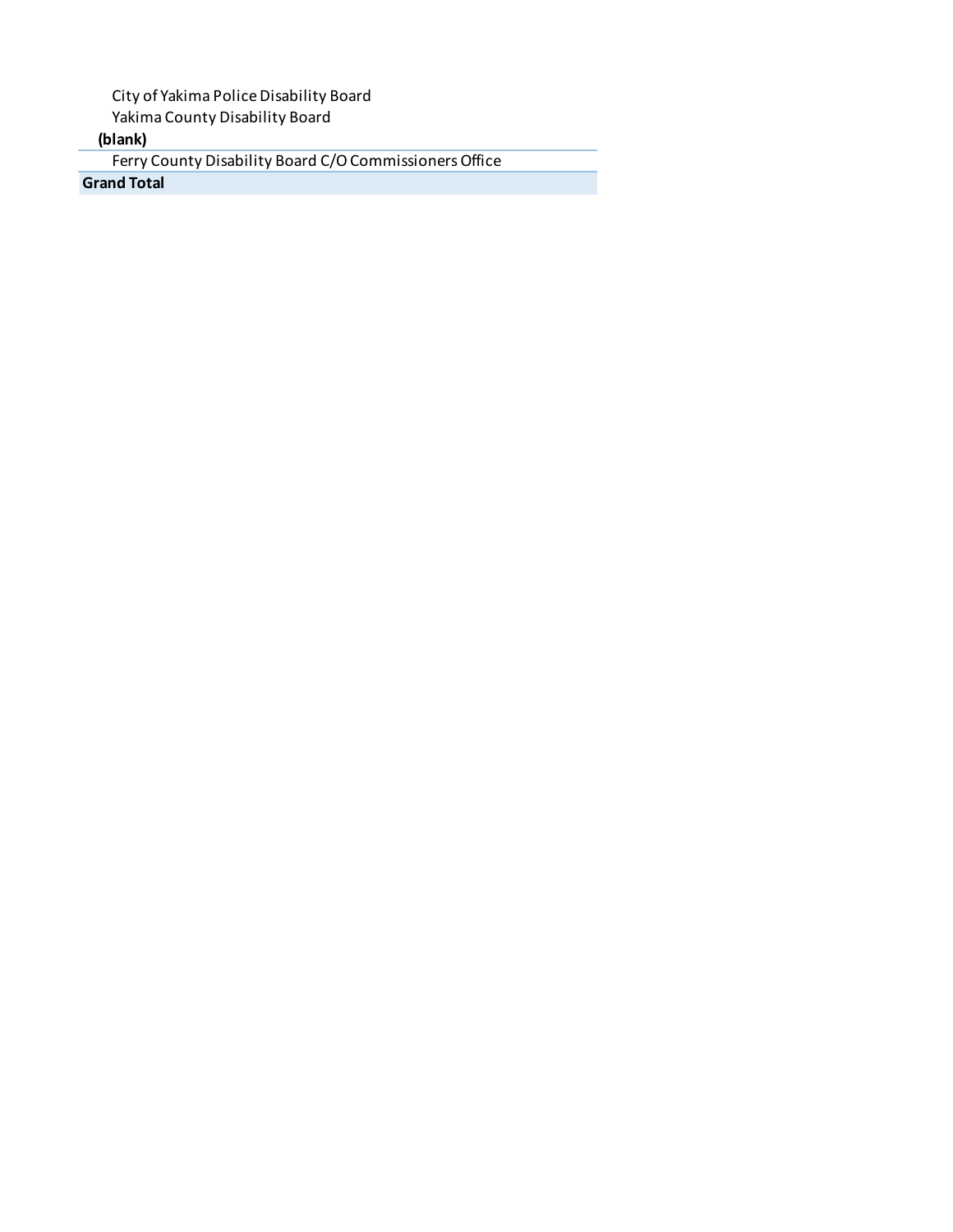| Updated                   | Board                                              | <b>Board Name</b>                                      | Contact              | Title                                           | <b>Address</b>                                 |                     | State     | Zip        | Phone                         | Email                                                      | <b>Notes</b>                                                                             |              |
|---------------------------|----------------------------------------------------|--------------------------------------------------------|----------------------|-------------------------------------------------|------------------------------------------------|---------------------|-----------|------------|-------------------------------|------------------------------------------------------------|------------------------------------------------------------------------------------------|--------------|
| 8/15 RA                   | City Disability                                    | <b>Bellevue Disability Board</b>                       | Paula Dillon         | Senior Retirement                               | PO Box 90012                                   | City<br>Bellevue    | WA        | 98009-9012 | 425-452-7198                  | dillon@bellevuewa.gov                                      |                                                                                          | Type<br>City |
|                           | Boards                                             |                                                        |                      | Analyst                                         |                                                |                     |           |            |                               |                                                            |                                                                                          |              |
| 8/15 RA                   | County                                             | Benton County Disability                               | Karlee Ainsworth     | Secretary                                       | 7211 W. Okanogan Pl                            | Cennewick           | WA        | 99336      | 509-737-2777                  | arlee.ainsworth@co.benton.wa.us                            |                                                                                          | County       |
| 8/15 RA                   | Disability Board                                   | Board<br><b>Bothell Disability Board</b>               | Michelle Davis       | Secretary                                       | Ildg A<br>18415 101st Ave NE                   | Bothell             | WA        | 98011      | 425-806-6200                  | ichelle.davis@ci.bothell.wa.us                             |                                                                                          |              |
|                           | City Disability<br>Boards                          |                                                        |                      |                                                 |                                                |                     |           |            |                               |                                                            |                                                                                          | City         |
| 8/15 RA                   | First Class City                                   | City of Yakima Police                                  | Jodi Stephens        | Records                                         | 129 N 2nd St                                   | Yakima              | WA        | 98901      | 509-576-6652                  | odi.Stephens@yakimawa.gov                                  |                                                                                          | Police       |
|                           | Disability Boards                                  | Disability Board                                       |                      | Administrator                                   |                                                |                     |           |            |                               |                                                            |                                                                                          |              |
| 8/15 RA                   | City Disability                                    | <b>Edmonds Disability Board</b>                        | Mary Ann Hardie      | Secretary                                       | 121 - 5th Ave N                                | Edmonds             | WA        | 98020      | 425-775-2525                  | aryann.hardie@edmondswa.gov                                |                                                                                          | City         |
|                           | Boards                                             |                                                        |                      |                                                 |                                                |                     |           |            |                               |                                                            |                                                                                          |              |
| 8/15 RA                   | <b>First Class City</b>                            | <b>Everett Fire Disability Board</b>                   | Anna Pankevich       | Secretary                                       | 2930 Wetmore Ave                               | Everett             | WA        | 98201      | 425-257-7024                  | oankevich@everettwa.gov                                    |                                                                                          | Fire         |
|                           | Disability Boards                                  |                                                        |                      |                                                 |                                                |                     |           |            |                               |                                                            |                                                                                          |              |
| 8/15 RA                   | <b>First Class City</b>                            | <b>Everett Police Disability Board</b>                 | Anna Pankevich       | Secretary                                       | 2930 Wetmore Ave                               | Everett             | WA        |            | 98201 425-257-7024            | apankevich@everettwa.gov                                   |                                                                                          | Police       |
|                           | Disability Board                                   |                                                        |                      |                                                 |                                                |                     |           |            |                               |                                                            |                                                                                          |              |
|                           |                                                    |                                                        |                      |                                                 |                                                |                     |           |            |                               |                                                            |                                                                                          |              |
| 8/15 RA                   | County<br>Disability Board                         | Grant County Disability Board Jill Hammond             |                      | Deputy Clerk                                    | PO Box 37                                      | Ephrata             | WA        | 9882       | 509-754-2011<br>ext 2931      | hammond@grantcountywa.gov                                  |                                                                                          | County       |
| 8/15 RA                   | County                                             | sland County LEOFF 1                                   | Shirley Wood         | Secretary                                       | PO Box 5000                                    | Coupeville          | WA        | 98239      | 360-678-7919                  | nirleyw@co.island.wa.us                                    |                                                                                          | County       |
|                           | <b>Disability Board</b>                            | Disability Board                                       |                      |                                                 |                                                |                     |           |            |                               |                                                            |                                                                                          |              |
| 8/15 RA                   | County<br>Disability Board                         | efferson County Disability<br>Board                    | Erin Lunderen        | Clerk of the Board                              | PO Box 1220                                    | Port Townsend       | WA        | 98368      | 360-385-9133                  | undgren@co.iefferson.wa.us                                 |                                                                                          | County       |
| 8/15 RA                   | City Disability                                    | Kennewick Disability Board                             | Sue McConnell        | Secretary                                       | PO Box 6108                                    | Kennewick           | WA        | 9933       | 509-585-4264                  | ue.mcconnell@ci.kennewick.wa.us                            |                                                                                          | City         |
|                           | Boards                                             |                                                        |                      |                                                 |                                                |                     |           |            |                               |                                                            |                                                                                          |              |
| 8/15 RA                   | County<br>Disability Board                         | Kitsap County Disability<br>Board                      | Sally Lynch          | <b>Risk Management</b><br>Program Specialis     | 614 Division St. MS-7                          | Port Orchard        | WA        |            | 98366 360-337-4846            | Lynch@co.kitsap.wa.us.                                     |                                                                                          | County       |
|                           |                                                    |                                                        |                      |                                                 |                                                |                     |           |            |                               |                                                            |                                                                                          |              |
| 8/15 RA                   | County                                             | Klickitat County Disability                            | Lee Snell            | Clerk                                           | 205 S Columbus Ave                             | Goldendale          | WA        | 98620      | 509-773-4612                  | eeS@klickitatcountv.org                                    |                                                                                          | County       |
| 8/15 RA                   | Disability Board<br><b>City Disability</b>         | Board<br>Moses Lake Disability Board                   | Jynnifer Tarver      | Administrative                                  | <b>Room #103</b><br>PO Box 1579                | Moses Lake          | WA        | 9883       | 509-764-3701                  | itarver@cityofml.com                                       |                                                                                          | City         |
|                           | Boards                                             |                                                        |                      | Secretary                                       |                                                |                     |           |            |                               |                                                            |                                                                                          |              |
| 8/15 RA                   | City Disability                                    | Mount Vernon Disability                                | Kandy Bartlett       | Clerk                                           | PO Box 809                                     | Mount Vernon        | WA        | 98273      | 360-336-0636                  | andvb@mountvernonwa.eov                                    |                                                                                          | City         |
| 8/15 RA                   | Boards<br>City Disability                          | Board<br>Olympia LEOFF Disability                      | Carl Watts           | EOFF Board                                      | O Box 1967                                     | Olympia             | WA        | 9850       | 360-753-8305                  | watts@ci.olympia.wa.us                                     |                                                                                          | City         |
|                           | Boards                                             | Board                                                  |                      | Liaison                                         |                                                |                     |           |            |                               |                                                            |                                                                                          |              |
| 8/15 RA                   | City Disability                                    | Puyallup Disability Board                              | Kathy McClay         | <b>HR</b> Coordinator                           | 333 South Meridian                             | Puyallup            | WA        |            | 98371 253-841-5541            | McClay@ci.puyallup.wa.us                                   | Puyallup wants all info to go through                                                    | City         |
|                           | Boards                                             |                                                        |                      |                                                 |                                                |                     |           |            |                               |                                                            | HR Dept. They will then relay info to the<br>Board.                                      |              |
| 8/15 RA                   | City Disability                                    | Redmond Disability Board                               | Kendra Johnson       | <b>HR Analyst</b>                               | PO Box 97010, 3NHR                             | Redmond             | WA        |            | 98073-9710 425-556-2169       | kriohnson@redmond.gov                                      |                                                                                          | City         |
|                           | Boards                                             |                                                        |                      |                                                 |                                                |                     |           |            |                               |                                                            |                                                                                          |              |
| 8/15 RA                   | County<br>Disability Board                         | Skamania County Disability<br>Board                    | Debi Van Camp        | Human Resource<br>Administrator                 | <b>PO Box 790</b>                              | Stevenson           | WA        | 98648      | 509-427-3706                  | rancamp@co.skamania.wa.us                                  |                                                                                          | County       |
| 8/15 RA                   | First Class City                                   | Tacoma Fire Disability Board                           | Cheri Campbell       | <b>LEOFF 1 Pension</b>                          | PO Box 11001                                   | Tacoma              | WA        |            | 98411 253-502-8700            | camphell@cityoftacoma.org                                  |                                                                                          | Fire         |
|                           | Disability Boards                                  |                                                        |                      | Specialist                                      |                                                |                     |           |            |                               |                                                            |                                                                                          |              |
| 8/15 RA                   | First Class City                                   | Tacoma Police Disability                               | Cheri Campbel        | <b>LEOFF 1 Pension</b>                          | PO Box 11001                                   | Tacoma              | WA        |            | 98411 253-502-8700            | campbell@cityoftacoma.org                                  |                                                                                          | Police       |
|                           | Disability Boards                                  | Board                                                  |                      | Specialist                                      |                                                |                     |           |            |                               |                                                            |                                                                                          |              |
|                           |                                                    |                                                        |                      |                                                 |                                                |                     |           |            |                               |                                                            |                                                                                          |              |
| 8/15 RA                   | County<br><b>Disability Board</b>                  | Wahkiakum County Disability Diane Tischer and<br>Board | Nicci Beresene       | County Auditor,<br>Accounting                   | 64 Main Street                                 | Cathlamet           | WA        |            | 98612 360-795-3219            | tischerd@co.wahkiakum.wa.us:<br>resenen@co.wahkiakum.wa.us |                                                                                          | County       |
|                           |                                                    |                                                        |                      | Manager                                         |                                                |                     |           |            |                               |                                                            |                                                                                          |              |
| 8/15 RA                   | County                                             | Walla Walla County Disability Diane Harris             |                      | Clerk of the LEOFF                              | PO Box 1506                                    | Walla Walla         | WA        |            | 99362 509-524-5206            | harris@co.walla-walla.wa.us                                |                                                                                          | County       |
|                           | Disability Board                                   | Board                                                  |                      | L Board                                         |                                                |                     |           |            |                               |                                                            |                                                                                          |              |
| 8/15 RA                   | County<br>Disability Board                         | akima County Disability<br>Board                       | Deborah Clausing     | Secretary                                       | 128 N second St. Room<br><b>B27 Courthouse</b> | Yakima              | WA        | 98901      | 509-574-2227                  | eborah.clausing@co.vakima.wa.us                            |                                                                                          | County       |
| 8/15 RA                   | County                                             | Skagit County Disability Board Sheron Curtin           |                      | Clerk of the Board                              | 1800 Continental                               | <b>Mount Vernon</b> | WA        |            | 98273 360-416-1385            | heronc@co.skagit.wa.us                                     |                                                                                          | County       |
| 8/16 LM for               | Disability Board<br><b>City Disability</b>         | <b>Kent Disability Board</b>                           |                      | <b>Benefits</b>                                 | Place Suite 200<br>220 Fourth Ave S            | Kent                | <b>WA</b> |            | 98032-5895 253-856-5290       | bfowler@kentwa.gov                                         | contact Laura Horea at                                                                   | <b>City</b>  |
| Laura. Becky              | <b>Boards</b>                                      |                                                        |                      | Manager/LEOFF                                   |                                                |                     |           |            |                               |                                                            | Ihorea@kentwa.gov or 253-856-5290                                                        |              |
| Retired                   |                                                    |                                                        |                      |                                                 |                                                |                     |           |            |                               |                                                            | <b>Attn: Human Resources</b>                                                             |              |
| 8/16 LM for<br>Sarah 8/16 | <b>Disability Boards Board</b>                     | First Class City Aberdeen Police Disability            | Debbie Lund          | Secretary                                       | 200 E Market                                   | Aberbeen            | <b>WA</b> |            | 98520 360-537-3212            | dlund@aberdeenwa.gov                                       |                                                                                          | Police       |
| email bounce              |                                                    |                                                        |                      |                                                 |                                                |                     |           |            |                               |                                                            |                                                                                          |              |
| 8/16 LM with              |                                                    | City Disability Lynnwood Disability Board              | <b>Meagan Tudor</b>  | Administrative                                  | <b>PO Box 5008</b>                             | Lynnwood            | <b>WA</b> |            | 98046-5008 NEED PHONE #       | mtudor@ci.lynnwood.wa.us                                   |                                                                                          | City         |
| Meagan. Need<br>to verify | <b>Boards</b>                                      |                                                        |                      | <b>Assistant</b>                                |                                                |                     |           |            |                               |                                                            |                                                                                          |              |
| spelling of               |                                                    |                                                        |                      |                                                 |                                                |                     |           |            |                               |                                                            |                                                                                          |              |
| name, 8/15                |                                                    |                                                        |                      |                                                 |                                                |                     |           |            |                               |                                                            |                                                                                          |              |
| email bounce              |                                                    |                                                        |                      |                                                 |                                                |                     |           |            |                               |                                                            |                                                                                          |              |
| bounced as                | 8/16 LM. 8/15 Port Disability<br><b>Board</b>      | Spokane International Airport Sherrie Rydbom           |                      | <b>Payroll Officer</b>                          | 9000 W Airport Dr<br>#204                      | Spokane             | <b>WA</b> |            | 99224-9438 509-455-6460       |                                                            | Sherrie said all of their LEOFF 1 people Port<br>have retired, so she's not sure if they |              |
| spam                      |                                                    |                                                        |                      |                                                 |                                                |                     |           |            |                               |                                                            | need to stay on the list or not. (2015)                                                  |              |
|                           |                                                    |                                                        |                      |                                                 |                                                |                     |           |            |                               |                                                            |                                                                                          |              |
| 8/16 LM. 8/16 County      | email bounce Disability Board Board                | <b>Lincoln County Disability</b>                       | <b>Irwin Graedel</b> | Secretary                                       | PO Box 28                                      | <b>Davenport</b>    | <b>WA</b> |            | 99122-0022 509-725-3031       | jeraedel@co.lincolr                                        | Irwin's email cannot be found.<br>siohnston@co.lincoln.wa.us                             | County       |
| 8/16 LM. 8/16 County      |                                                    | Snohomish County Disability Lynn Trowbridge            |                      | Secretary                                       | 3000 Rockefeller Ave                           | Everett             | <b>WA</b> |            | 98201 425-388-3600            | Ivnn.trowbridge@snoco.org                                  | Thinks it's spam. 800-562-4367                                                           | County       |
|                           | email bounce Disability Board Board                |                                                        |                      |                                                 | <b>MS503</b>                                   |                     |           |            |                               |                                                            |                                                                                          |              |
| 8/16 RA                   | County<br>Disability Board Board                   | Mason County Disability                                | Diane Zoren          | Secretary                                       | 411 North 5th St                               | Shelton             | WA        |            | 98584 360-427-9670<br>ext 747 | dlz@co.mason.wa.us                                         |                                                                                          | County       |
| 8/16 RA                   | County                                             | Douglas County Disability                              | Suanne Robbins       | Secretary                                       | 377 N Eastmont Ave                             | East Wenatchee      | WA        |            | 98802 509-884-6671            | srobbins@douglasfire2.org                                  |                                                                                          | County       |
|                           | Disability Board                                   | Board                                                  |                      |                                                 |                                                |                     |           |            |                               |                                                            |                                                                                          |              |
| 8/16 RA                   | County<br><b>Disability Board</b>                  | ranklin County Disability<br>Board                     | Eric Wyant           | Clerk                                           | 1016 N 14th                                    | Pasco               | WA        |            | 99301 509-546-5813            | ewyant@co.franklin.wa.us                                   |                                                                                          | County       |
| 8/16 RA                   | County                                             | Kittitas County Disability                             | Sarah Gann           | Clerk                                           | 205 W 5th Ave                                  | Ellensburg          | WA        |            | 98926 509-962-7025            | arah.gann@co.kittitas.wa.us                                | alt phone 509-962-7531                                                                   | County       |
|                           | Disability Board                                   | Board                                                  |                      |                                                 |                                                |                     |           |            |                               |                                                            |                                                                                          |              |
| 8/16 RA                   | City Disability<br>Boards                          | Pullman Disability Board                               | Dee Styles           | Secretary                                       | 325 SE Paradise                                | Pullman             | WA        | 9916       | 509-338-3209                  | ee.stiles@pullman-wa.gov                                   |                                                                                          | City         |
| 8/16 RA                   | County                                             | San Juan County Disability                             | James Wolf           | Human Resources 350 Court St. #5                |                                                | Friday Harbor       | WA        | 98250      | 360-378-3870                  | amesw@sanjuanco.com                                        |                                                                                          | County       |
|                           | Disability Board                                   | Board                                                  |                      | and Risk                                        |                                                |                     |           |            |                               |                                                            |                                                                                          |              |
| 8/16 RA                   | City Disability                                    | SeaTac Disability Board                                | Maria Woods          | Management<br>Secretary                         | 4800 South 188th                               | SeaTac              | WA        |            | 98188 206-973-4653            | woods@ci.seatac.wa.us                                      |                                                                                          |              |
|                           | Boards                                             |                                                        |                      |                                                 | <b>Street</b>                                  |                     |           |            |                               |                                                            |                                                                                          | City         |
| 8/16 RA                   | <b>City Disability</b>                             | Longview Disability Board                              | Kaylee Cody          | City                                            | PO Box 128                                     | Longview            | WA        |            | 98632 360-442-5041            | kaylee.cody@ci.longview.wa.us                              |                                                                                          | City         |
| 8/16 RA                   | Boards<br>First Class City                         | Richland Fire Disability Board                         | Misty Ferrell        | Clerk/Secretary<br>Firefighter's                | 7511 W Arrowhead                               | Kennewick           | WA        | 99336      | 509-737-0911                  | isty@bentonone.org                                         |                                                                                          | Fire         |
|                           | <b>Disability Boards</b>                           |                                                        |                      | Pension Board                                   | Suite G                                        |                     |           |            | Ext. 114                      |                                                            |                                                                                          |              |
|                           |                                                    |                                                        |                      | Secretary                                       |                                                |                     |           |            |                               |                                                            |                                                                                          |              |
| 8/16 RA                   | <b>First Class City</b><br>Disability Boards Board | <b>Richland Police Disability</b>                      | Marcia Hopkins       | <b>Police Pension</b><br><b>Board Secretary</b> | PO Box 190 MS10                                | Richland            | WA        |            | 99352 509-942-7389            | hopkins@ci.richland.wa.us                                  |                                                                                          | Police       |
|                           |                                                    |                                                        |                      |                                                 |                                                |                     |           |            |                               |                                                            |                                                                                          |              |
| 8/16 RA                   | County<br>Disability Board                         | <b>Whatcom County Disability</b><br>Board              | Suzanne Mildner      | Administrative<br>Secretary                     | 311 Grand Ave Ste 108 Bellingham               |                     | WA        |            | 98225 360-676-6717            | mildner@co.whatcom.wa.us                                   |                                                                                          | County       |
| 12/19 RA                  | City Disability                                    | Auburn Disability Board                                | Terry Mendoza        | Human Resources                                 | 25 W Main                                      | Auburn              | WA        |            | 98001-4998 253-876-1944       | tmendoza@auburnwa.gov                                      |                                                                                          | City         |
|                           | Boards                                             |                                                        |                      | Benefits                                        |                                                |                     |           |            |                               |                                                            |                                                                                          |              |
| 8/16 RA                   | First Class City                                   | <b>Bremerton Fire Disability</b>                       | Shannon Corin        | Coordinator<br>City Clerk                       | 345 - 6th St, 6th Floor Bremerton              |                     | WA        |            | 98337 360-473-5323            | city.clerk@ci.bremerton.wa.us                              |                                                                                          | Fire         |
|                           | Disability Boards                                  | Board                                                  |                      |                                                 |                                                |                     |           |            |                               |                                                            |                                                                                          |              |
|                           |                                                    |                                                        |                      |                                                 |                                                |                     |           |            |                               |                                                            |                                                                                          |              |
| 8/16 RA                   | First Class City<br>Disability Boards Board        | <b>Bremerton Police Disability</b>                     | Shannon Corin        | City Clerk                                      | 345 - 6th St, 6th Floor                        | Bremerton           | WA        |            | 98337 360-473-5323            | city.clerk@ci.bremerton.wa.us                              |                                                                                          | Police       |
|                           |                                                    |                                                        |                      |                                                 |                                                |                     |           |            |                               |                                                            |                                                                                          |              |
| 8/16 RA                   | County                                             | <b>Clallam County Disability</b>                       | Abbi Fountain        | Human Resources                                 | 321 S 5th St.                                  | Port Angeles        | WA        |            | 98362 360-417-4510            | fountai@cityofpa.us                                        |                                                                                          | County       |
| 8/16 RA                   | <b>Disability Board</b><br>County                  | Board<br>lark County Disability Board                  | Maria Vergis         | Manager<br>Clerk                                | PO Box 5000                                    | Vancouver           | WA        | 98660      | 360-397-2473                  | Maria. Vergis@clark.wa.gov                                 |                                                                                          | County       |
|                           | Disability Board                                   |                                                        |                      |                                                 |                                                |                     |           |            |                               |                                                            |                                                                                          |              |
| $8/16$ RA                 | City Disability                                    | Kirkland Disability Board                              | Betsy Reali          | Staff Assistant                                 | 123 - 5th Ave                                  | Kirkland            | WA        | 98033-6189 | 425-587-3213                  | reali2@kirklandwa.gov                                      | eoff1disabilityboard@kirklandwa.go                                                       | City         |
| 8/16 RA                   | Boards<br>County                                   | Lewis County Disability Board Candace Hallom           |                      | Administrative                                  | 351 NW North St                                | Chehalis            | WA        |            | 98532 360-740-1391            | Candace.Hallom@lewiscountywa.gov                           |                                                                                          | County       |
|                           | Disability Board                                   |                                                        |                      | Assistant Sr.                                   |                                                |                     |           |            |                               |                                                            |                                                                                          |              |